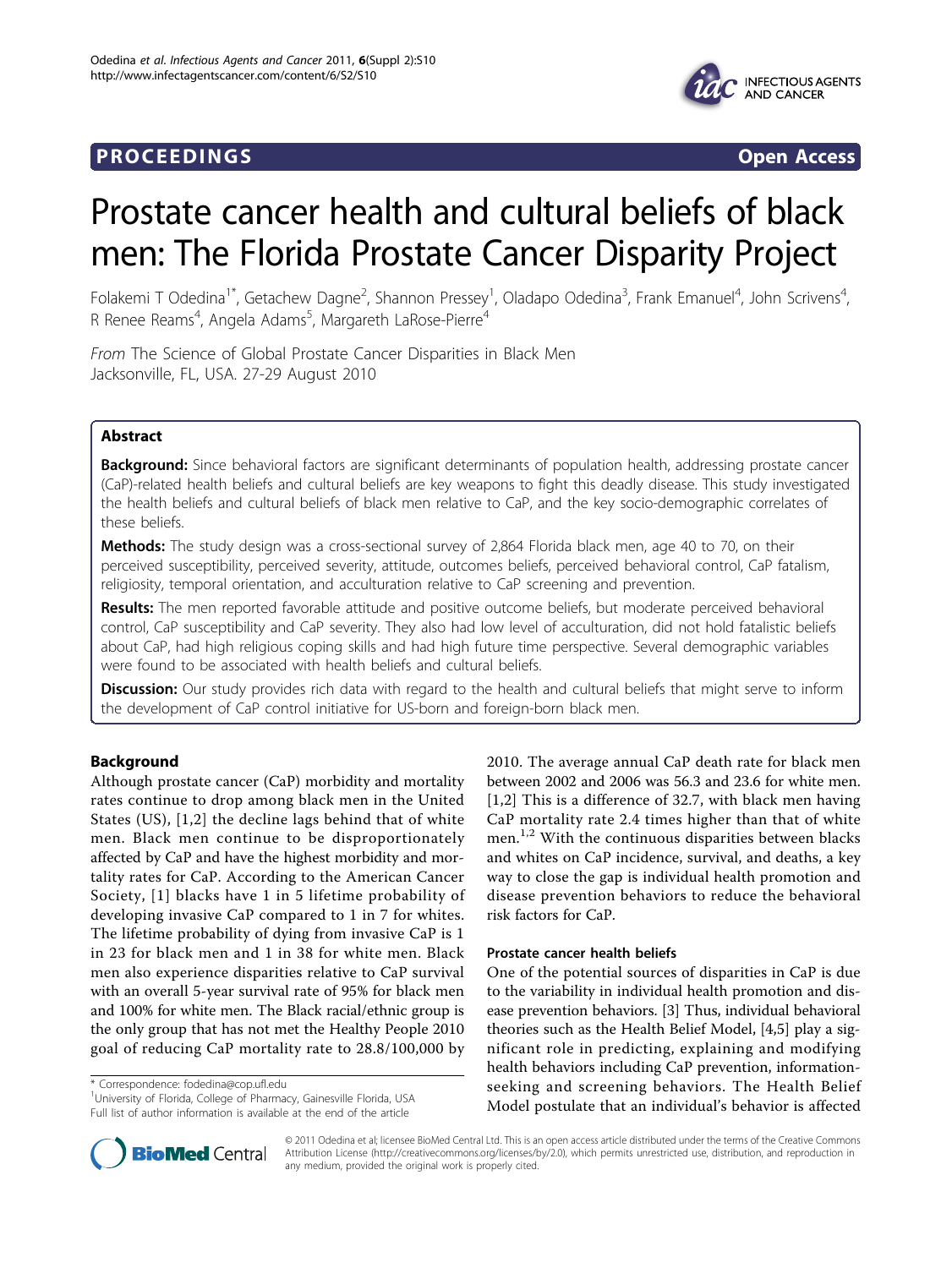by perceptions of the threat posed by a health problem, the benefits of avoiding the threat, and factors influencing the decision to act. [[4,5\]](#page-6-0) Some of the key health belief concepts include: (1) Perceived susceptibility opinion of chances of getting CaP; (2) Perceived severity - opinion about the seriousness of CaP and its sequel; (3) Perceived benefits - opinion about the benefits of reducing the risk of getting CaP; (4) Perceived barriers opinion about the barriers impacting CaP prevention/ early detection behaviors; (5) Cues to action - strategies to inform about and activate CaP prevention/early detection; and (6) Perceived behavioral control - confidence of participants' ability to reduce the risk of getting CaP. Health belief factors such as perceived barriers [\[6,7](#page-6-0)] and cues to action from health care provider [\[8\]](#page-6-0) have been found to significantly determine CaP screening in past studies. Also, intention to participate in CaP screening was found to be determined by perceived behavioral control, perceived susceptibility, and cues to action by health care provider.[[9\]](#page-6-0) Recently, our research team found modifiable CaP risk reduction behavior to be influenced by perceived severity, cues to action, knowledge, and behavioral control, while CaP detection behavior (information-seeking and screening) was determined by perceived susceptibility, attitude, perceived behavioral control, knowledge, and acculturation.[\[10](#page-6-0)]

## Prostate cancer cultural beliefs

A key piece currently missing in the CaP literature is the role of varying personal cultural beliefs and values on individual behavior among black men. It has been noted that fundamental elements related to ethnicity and culture shape health perceptions, attitudes and behaviors. [[11\]](#page-6-0) It is thus important to acknowledge cultural diversity and study the specific cultural beliefs of each ethnic group as related to health and health behaviors. [\[11](#page-6-0)] The importance of culture in the Black community has been recognized by researchers, [[12](#page-6-0)-[15](#page-6-0)] including the US Department of Health and Human Services. [[14](#page-6-0)] Thereby, knowing the cultural worldview of black men will further improve our understanding of CaP prevention and control behaviors, [[16\]](#page-6-0) and ultimately enhance the design of successful interventions.

According to Leininger, [\[17](#page-6-0)] culture is defined as shared beliefs, values, customs, behaviors and artifacts used by individuals within a society to cope with other people and the world in general, and passed down from one generation to another through learning. The cultural worldview of individuals is rooted in the values, beliefs and behaviors of their ethnic population. [\[18,19\]](#page-6-0) Cultural beliefs and values such as cancer fatalism, religion and spiritualism, temporal orientation and acculturation consequently affect their health beliefs, assumptions and behavior. Cancer fatalism, defined as an individual's belief that death is bound to happen when diagnosed with cancer, is a major barrier to cancer detection and control. [[20](#page-6-0)] Among blacks, fatalistic perspectives have been reported to affect cervical cancer, [\[21](#page-6-0)] breast cancer, [[22,23](#page-6-0)] colorectal cancer[[24\]](#page-6-0) and fecal occult blood testing. [[25](#page-6-0)] Although reports on the impact of religion and spiritualism on cancer prevention or screening is limited, it has been suggested that it may deter women from seek-ing treatment for breast cancer. [[26\]](#page-6-0) Temporal orientation describes the role of social psychology of time. It is an individual's perception of time as being in the past, present or future[[27](#page-6-0),[28](#page-6-0)] and has significant influence on individual thoughts and actions. [\[29\]](#page-6-0) For example, temporal orientation has been found to predict mammography screening [[23](#page-6-0)] and participation in genetic risk assessment. [[30](#page-6-0)] In general, health promotion and disease prevention behaviors such as CaP prevention and screening require future time perspective. [[29\]](#page-6-0) It is interesting to note that Blacks' time orientation has been reported to be in the present. [\[27,31,32](#page-6-0)] This is likely to have negative consequences on black men's CaP prevention behavior. Acculturation is a cross-cultural psychology concept that "reflects the extent to which individuals (from a non-dominant culture) learn the values, behaviors, lifestyles, and language of the host (dominant) culture. [\[33](#page-6-0)] Since black men belong to a non-dominant group in the US, over the years they will adopt values, behaviors and lifestyles of the dominant Caucasian group. The level and process of acculturation differs for each individual and are likely to influence CaP health behaviors.

Published literature report on the CaP health beliefs of black men is limited and we are unaware of any published study reporting the cultural beliefs of black men relative to CaP. Thus, the goal of this paper was to explore the health beliefs and cultural beliefs for CaP among black men, and the key socio-demographic correlates of these beliefs. The health beliefs examined were perceived susceptibility, perceived severity, attitude, outcomes beliefs, and perceived behavioral control. This paper also examined the following cultural belief factors: CaP fatalism, temporal orientation, religiosity, and acculturation. We hypothesized that these beliefs will vary by socio-demographic characteristics such as age, education, marital status and ethnicity within the black race.

## Methods

The Florida Prostate Cancer Disparity project is a crosssectional study of over 3,000 Black men in Florida to develop a Personal Integrative Model of Prostate Cancer Disparity (PIPCaD model). [\[10](#page-6-0)] A cross-sectional survey study design was employed to collect data between April 2008 and October 2009 from black men between the ages of 40 and 70 years. The comprehensive details of the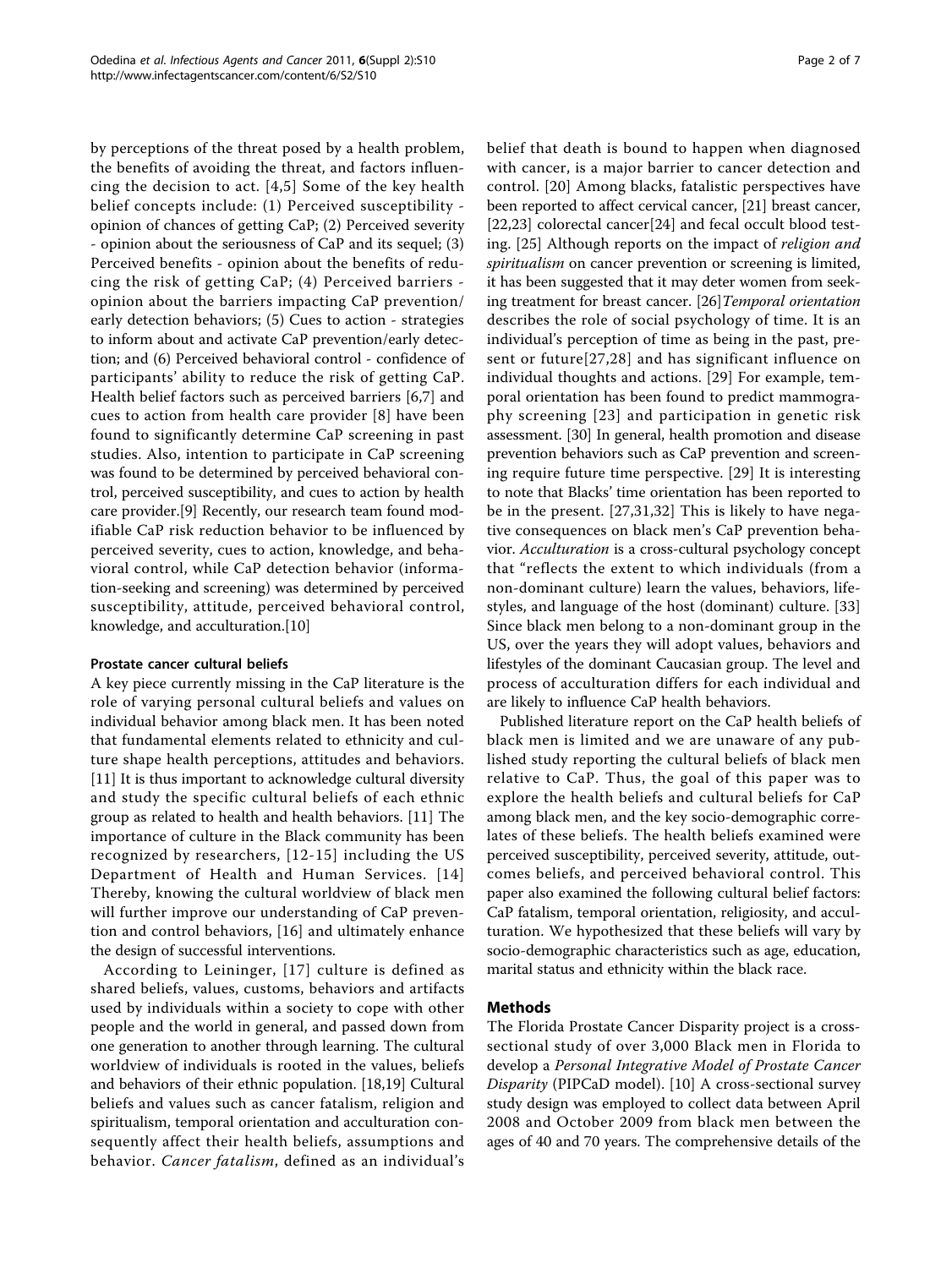methodology for this study have already been provided in previous publications. [\[10,34\]](#page-6-0)

#### Participants

The primary study sites for the study were Tallahassee, Miami, Tampa Bay, Jacksonville and Orlando cities in Florida. These cities were selected based on the large number of ethnic diversity of black men (i.e. U.S.-born and foreign-born). The study targeted black men, regardless of country of origin, between the age of 40 and 70 years. Although data were collected from all black men regardless of personal history of CaP, only the men who reported no personal history of CaP were included in the final data analyses.

An aggressive recruitment campaign was launched by our academic-community research team to recruit a demographically representative sample of black men through: barber shops, local black churches, mosques, community pharmacies, fraternities and social organizations (First Fridays, 100 Black men organizations), and radio/newspaper advertisements in the black media. The primary data collection sites were at ethnic barber shops and organized health events by community-based/ faithbased organizations.

#### Measures

The study independent variables were *health belief* factors (perceived susceptibility, perceived severity, attitude outcomes beliefs, and perceived behavioral control) and *cultural belief/value factors* (cancer fatalism, temporal orientation, religiosity/ spiritualism, and acculturation). The health belief measures were previously developed by our research team and found to be reliable and valid. [\[9](#page-6-0),[10,34-36\]](#page-6-0) For the cultural belief and value measures, the survey items were developed from: (i) findings of our research team from an ethnographical study of Black men's cultural beliefs and values; [[10](#page-6-0)] and (ii) the adaptation of the following measures: acculturation scale of Klonoff and Landrine, [[37](#page-6-0)] Brown and Segal's Hypertension Temporal Orientation scale, [\[31](#page-6-0)] Powe's Fatalism Inventory, [[24](#page-6-0),[25](#page-6-0)] and the Religious Coping scale by Carver et al. [[38\]](#page-6-0) The operational definition of the study variables are provided below.

## Perceived susceptibility

Perceived susceptibility comprised three items on participants' chances of getting CaP disease, with responses ranging from strongly agree (5) to strongly disagree (1). One of the items was: "There is a good possibility that I will get CaP." Higher score for this variable indicated high perception of susceptibility to CaP disease. The a-priori scoring classification for this scale was low susceptibility for scores of 3-7, moderate susceptibility for scores of 8-11, and high susceptibility for scores of 12-15.

#### Perceived severity

The measure for this variable comprised three items about the seriousness and consequences of CaP. For example, participants responded to the statement: "If I had CaP, my whole life would change." The scale score ranged from 1 (strongly disagree) to 5 (strongly agree), with higher score indicating high perceived severity. The a-priori scoring classification was low severity for scores of 3-7, moderate severity for scores of 8-11, and high severity for scores of 12-15.

#### Attitude

Attitude is the positive or negative evaluations about CaP. Five items measured participants' attitude towards CaP screening, CaP risk reduction, and participating in CaP medical research on a very favorable/very unfavorable scale with higher score indicating positive attitude. An example of the attitude items was: "Getting tested for CaP with the Digital Rectal Examination (DRE) every year is:". The a-priori scoring classification for this scale was low attitude for scores of 5-12, moderate attitude for scores of 13-19, and high attitude for scores of 20-25.

#### Outcome beliefs

This is defined as the beliefs about the outcomes (negative or positive) of a behavior such as CaP prevention and screening. Participants responded to four items on a strongly disagree (1) - strongly agree (5) response scale with higher score indicating positive outcome beliefs. An example of the outcome belief items is: "Preventing CaP through activities such as eating right, taking supplements and exercising will save my life." The a-priori scoring classification for this scale was negative outcome beliefs for scores of 4-9, neutral outcome beliefs for scores of 10-15, and positive outcome beliefs for scores of 16-20.

## Perceived behavioral control

Perceived behavioral control is the confidence of participants' ability relative to enacting the behavior. Five items were used to assess how easy or difficult it was for respondents to participate in CaP screening, CaP risk reduction, and CaP medical research on a scale of 1 (very difficult) to 5 (very easy) with higher score indicating high perceived behavioral control. For example, participants responded to the statement: "Eating right and taking supplements to prevent CaP is:". The a-priori scoring classification for this scale was low perceived behavioral control for scores of 5-12, moderate perceived behavioral control for scores of 13-19, and high perceived behavioral control for scores of 20-25.

## **Acculturation**

The measure of acculturation was based on the acculturation scale of Klonoff & Landrine [[37](#page-6-0)] and included items such as, "When it comes to the music I listen to and the movies I watch, they are mostly by African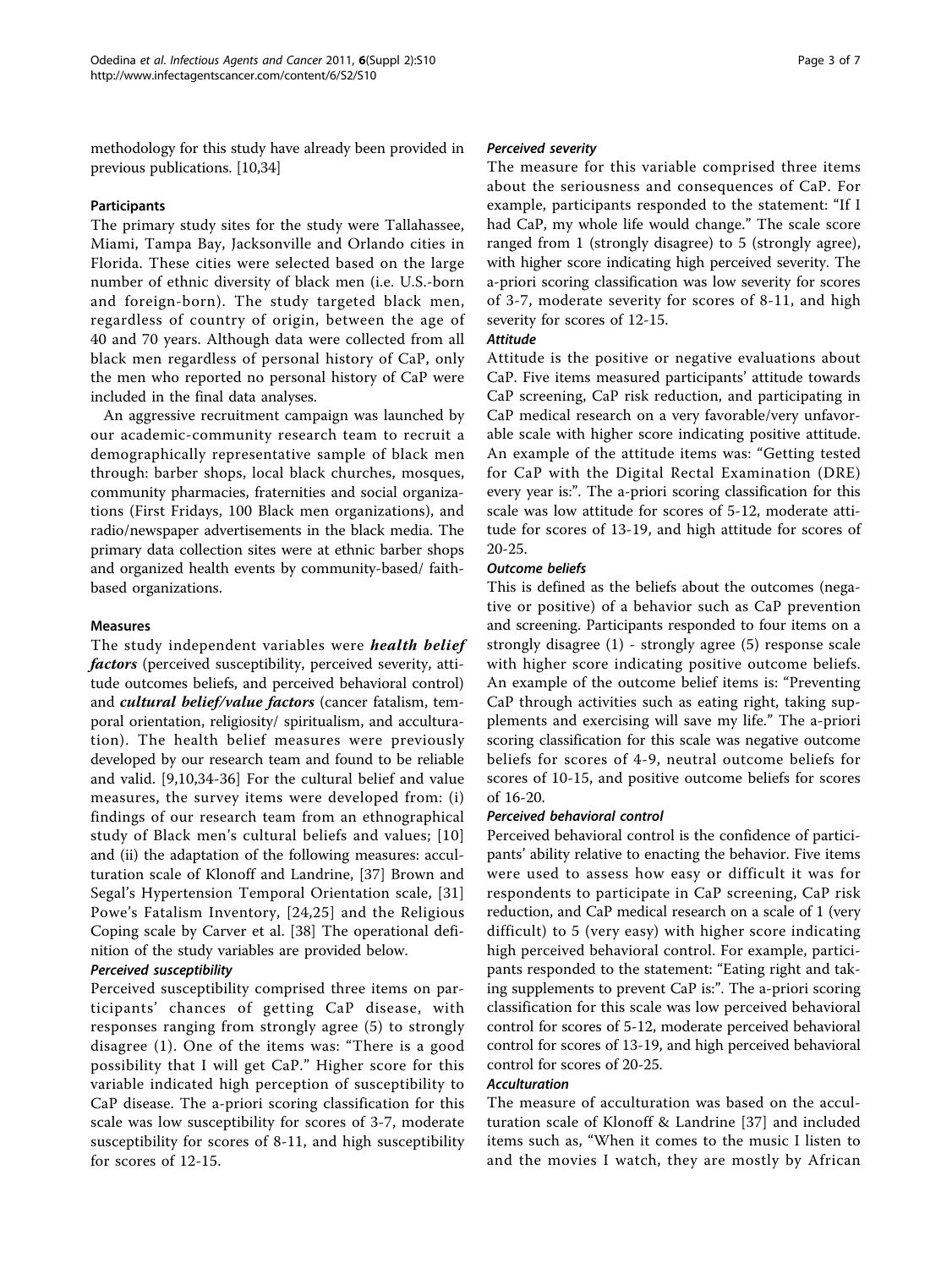American artists" on a response scale ranging from strongly disagree (1) to strongly agree (5). High score on the acculturation scale indicated low level of acculturation, i.e. low adoption of the values, behaviors and lifestyles of others. The a-priori scoring classification for this scale was high acculturation for scores of 4-9, moderate acculturation for scores of 10-15, and low acculturation for scores of 16-20.

#### Temporal orientation

The three items used to assess temporal orientation were based on Brown and Segal's [[27](#page-6-0)] Hypertension Temporal Orientation scale. For example, participants responded to the statement: "I only live for now and will not worry about screening for CaP or preventing CaP." A strongly disagree (1) to strongly agree (5) response scale was employed to capture participants' responses. Low score on this measure indicated future time perspective. The a-priori scoring classification for this scale was high future time perspective for scores of 3-7, moderate future time perspective for scores of 8-11, and low future time perspective for scores of 12-15.

## Prostate Cancer fatalism

Individual's belief that death is bound to happen when diagnosed with cancer is a major barrier to cancer detection and control. [[20](#page-6-0)] The measure of CaP fatalism was adapted from the Powe Fatalism Inventory. [[24,25\]](#page-6-0) Participants responded to three items on a strongly disagree (1) to strongly agree (5) response scale. One of the items was "I believe that if someone has CaP, it is already too late to do something about it". A high score on this scale is an indication of strong belief that death is bound to happen when diagnosed with CaP. The a-priori scoring classification for this scale was low fatalism for scores of 3-7, moderate fatalism for scores of 8-11, and high fatalism for scores of 12-15.

## Religiosity

Religiosity is organized system of beliefs, practices, rituals, and symbols. [[39](#page-6-0)] Carver et al.'s scale[[38](#page-6-0)] was adapted for the religious coping measures and included items such as: "I usually put my trust in God" and "My spirituality will help me to deal with any health problem." The scale score ranged from 1 (strongly disagree) to 5 (strongly agree), with higher score indicating high religiosity. The a-priori scoring classification for this scale was low religiosity for scores of 3-7, moderate religiosity for scores of 8-11, and high religiosity for scores of 12-15.

## Data Collection

Data were collected by trained research assistants who provided the study surveys to black men after they provided consent to participate in the study. The survey was in the English language and was self-administered by participants. Upon completion of the surveys, participants were provided a \$15 gift certificate towards a haircut at participating barber shops or a \$10 Wal-Mart gift card as incentive for their participation.

#### Analyses

The analyses of survey responses were conducted using the PC-SAS analytical software after the data coding and entry. The statistical analyses included frequency analysis of the variables to confirm responses were appropriately entered and to correct any errors, and the internal consistency of the study measures to establish the reliability of the measures. Subsequently, descriptive statistics were employed to summarize socio-demographic and study variables. Finally, multiple linear regression analyses were conducted to confirm the key socio-demographic correlates of CaP health and cultural beliefs.

## Results

A total of 2,864 responses were found to be complete and valid for this study. The study scales were found to be reliable based on Nunnaly's[[40\]](#page-6-0) suggestion of 0.7 to be an acceptable reliability coefficient. The reliability (alpha) of the study measures were: 0.87 for attitude; 0.83 for perceived behavioral control; 0.87 for perceived susceptibility; 0.85 for perceived severity; 0.93 for outcome beliefs; 0.71 for acculturation; 0.85 for temporal orientation; 0.92 for cancer fatalism; and 0.91 for religiosity.

The characteristics of study participants are summarized in Additional file [1](#page-5-0). Majority of the study participants were US-born black men, between 40 and 49 years, married, had full-time employment, at an education level of high school diploma, and earned less than \$20,000.

#### Health and cultural beliefs of participants

Additional file [2](#page-5-0) provides a summary of the health beliefs and cultural beliefs of participants. The men's overall attitude was favorable with a median of 20 on a scale ranging from 5 to 25. For each of the following items on the attitude scale, the median was 4 (i.e., favorable attitude): (1) Getting tested for CaP with the DRE every year; (2) Getting tested for CaP using Serum Prostate Specific Antigen (PSA) Test every year; (3) Doing activities such as, eating right and taking supplements, to prevent CaP; (4) Doing activities such as, exercising, to prevent CaP; and (5) Participating in CaP medical research.

The overall perceived behavioral control for the men was moderate, with a median of 19 on a scale range of 5 - 25. It was interesting to note that while the men's responses indicated that it was easy for them to participate in CaP screening by PSA, eat right and take supplement, and exercise; their median responses were neutral (neither easy or difficult) for DRE every year and participating in CaP medical research. Relative to outcome beliefs, participants generally had positive outcome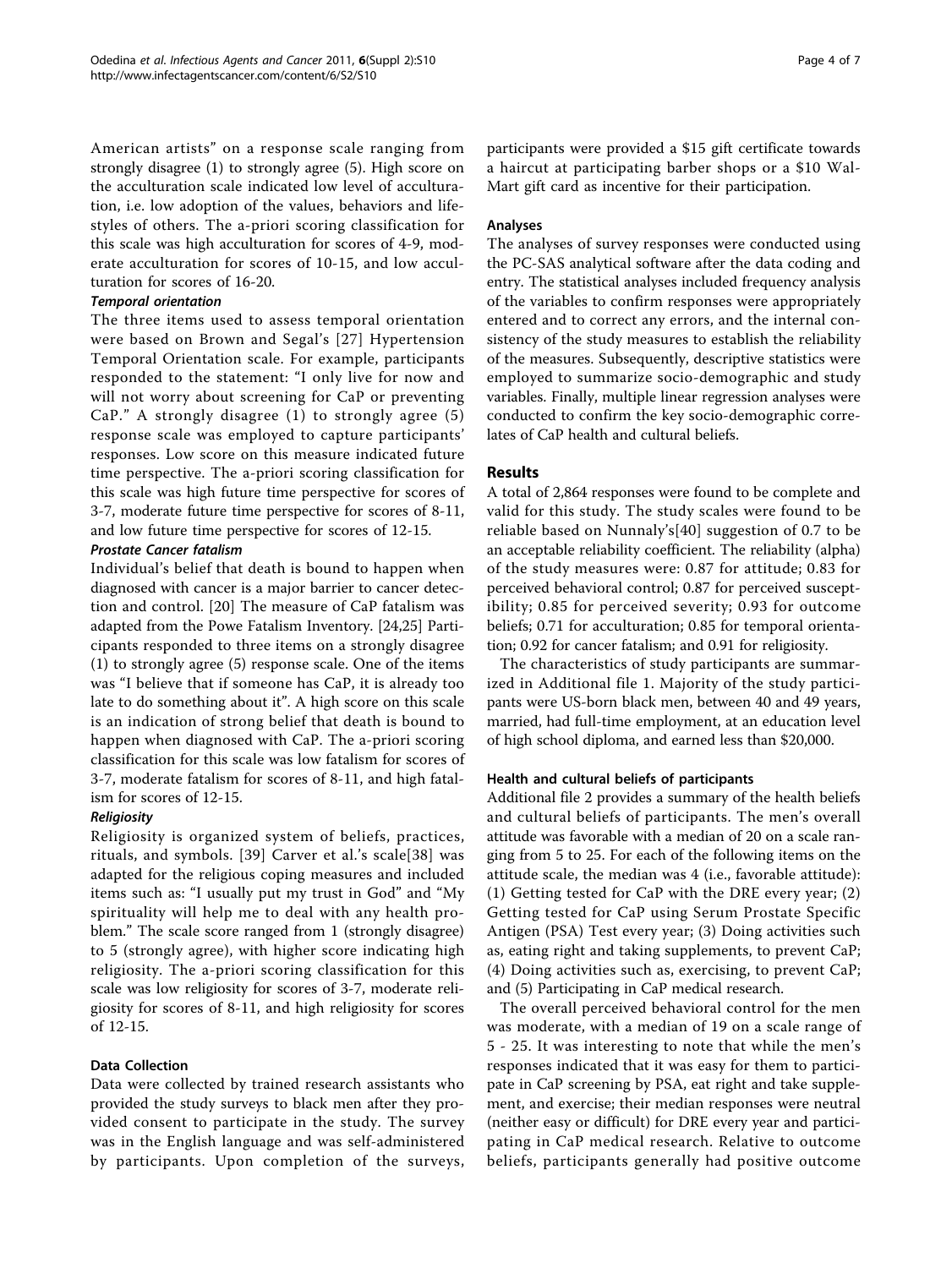beliefs and agreed that: (1) Preventing CaP through activities such as eating right, taking supplements and exercising will save their lives; (2) Preventing CaP through activities such as eating right, taking supplements and exercising will help them to prevent other diseases; (3) Screening for CaP every year will allow them to detect the disease early and get appropriate treatment on time; and (4) Getting screened for CaP every year will give them peace of mind. On the other hand, the black men's perception of CaP susceptibility (median of 9 on a scale range of 3-15) and perceived CaP severity (median of 11 on a scale range of 3-15) were found to be moderate.

The median score for acculturation was 16 (scale range of 4-20), 6 for temporal orientation (scale range of 3-15), 6 for cancer fatalism (scale range of 3-15), and 13 for religiosity (scale range of 3-15). Based on the apriori scoring classifications for these scales, the men had low level of acculturation, did not hold fatalistic beliefs about cancer, had high religious coping skills and had high future time perspective.

#### Demographic correlates of health and cultural beliefs

Additional file [3](#page-5-0) summarizes the multiple linear regressions results for the demographic correlates of participants' health beliefs and cultural beliefs. The demographic correlates of perceived susceptibility were ethnicity and age. The individual coefficients for the correlates indicated that US-born black men's perceived susceptibility score is significantly higher than Caribbean-born black men. Ethnicity, age and income were found to be associated with perceived severity. US-born and African-born black men reported higher perceived severity compared to Caribbean-born black men. In addition, participants who earned more than \$100,000 annually reported higher perceived severity compared to those who earned less than \$100,000 annually.

The correlates of attitude were ethnicity, age, education, income and insurance. The following were the findings from the individual coefficient estimates (not shown in Additional file [3](#page-5-0)): US-born black men and Africanborn US citizens had more favorable attitude compared to Caribbean-born black men; Black men between 60 and 69 years had more favorable attitude compared to the men between 40 and 49 years; Black men who did not complete high school and those with high school diploma had less favorable attitude compared to those with postcollege degrees; Black men who earned \$100,000 or more annually had more favorable attitude compared to the men who earned between \$20,000 and \$39,999 annually; and Black men who had health insurance had more favorable attitude compared to those with no health insurance.

Ethnicity, education, marital status, income and insurance were associated with outcome beliefs. US-born black men had more positive outcome beliefs compared to Caribbean-born black men; Black men with high school diploma or lower had less positive outcome beliefs compared to those with post-college degrees; single men had less positive outcome beliefs compared to widowed men; Black men who earned \$100,000 or more annually had more positive outcome beliefs compared to the men who earned between \$20,000 and \$39,999 annually; and black men who had health insurance had more positive outcome beliefs compared to those without health insurance. The demographic correlates of perceived behavioral control were age, education, income and insurance. The following were the findings from the individual coefficient estimates: Black men between 60 and 69 years reported higher perceived behavioral control compared to the men between 40 and 49 years; Black men with some college training, high school diploma and less than high school education reported lower perceived behavioral control compared to those with post-college degrees; and black men with health insurance reported higher perceived behavioral control compared to those without health insurance.

For the cultural beliefs/values factors, the demographic correlates were: income and insurance for acculturation; ethnicity, education, marital status, employment status, income and insurance for both temporal orientation and cancer fatalism; and ethnicity, education, income and insurance for religiosity. Participants who reported a household income less than \$60,000 were less acculturated compared to those who reported annual income of \$100,000 or more. Black men who had health insurance were less acculturated compared to those with no health insurance. Relative to temporal orientation: US-born black men were more future oriented compared to Caribbean-born black men; Black men with high school diploma or lower education were less future-oriented compared to those with post-college degrees; men who reported being retired were more future-oriented compared to unemployed men; men who earn \$100,000 or more were more future-oriented compared to the men who earn less than \$80,000 annually; and men with health insurance were more future-oriented compared to the men without health insurance.

For cancer fatalism: US-born black men and Caribbean-born US citizens reported less cancer fatalism compared to Caribbean-born black men; Black men with high school diploma or lower education were reported higher cancer fatalism compared to those with post-college degrees; men with part-time employment reported higher cancer fatalism compared to unemployed men; men who earned less than \$80,000 annually reported higher cancer fatalism compared to men who earned \$100,000 or more annually; and men without health insurance reported higher cancer fatalism compared to those with health insurance.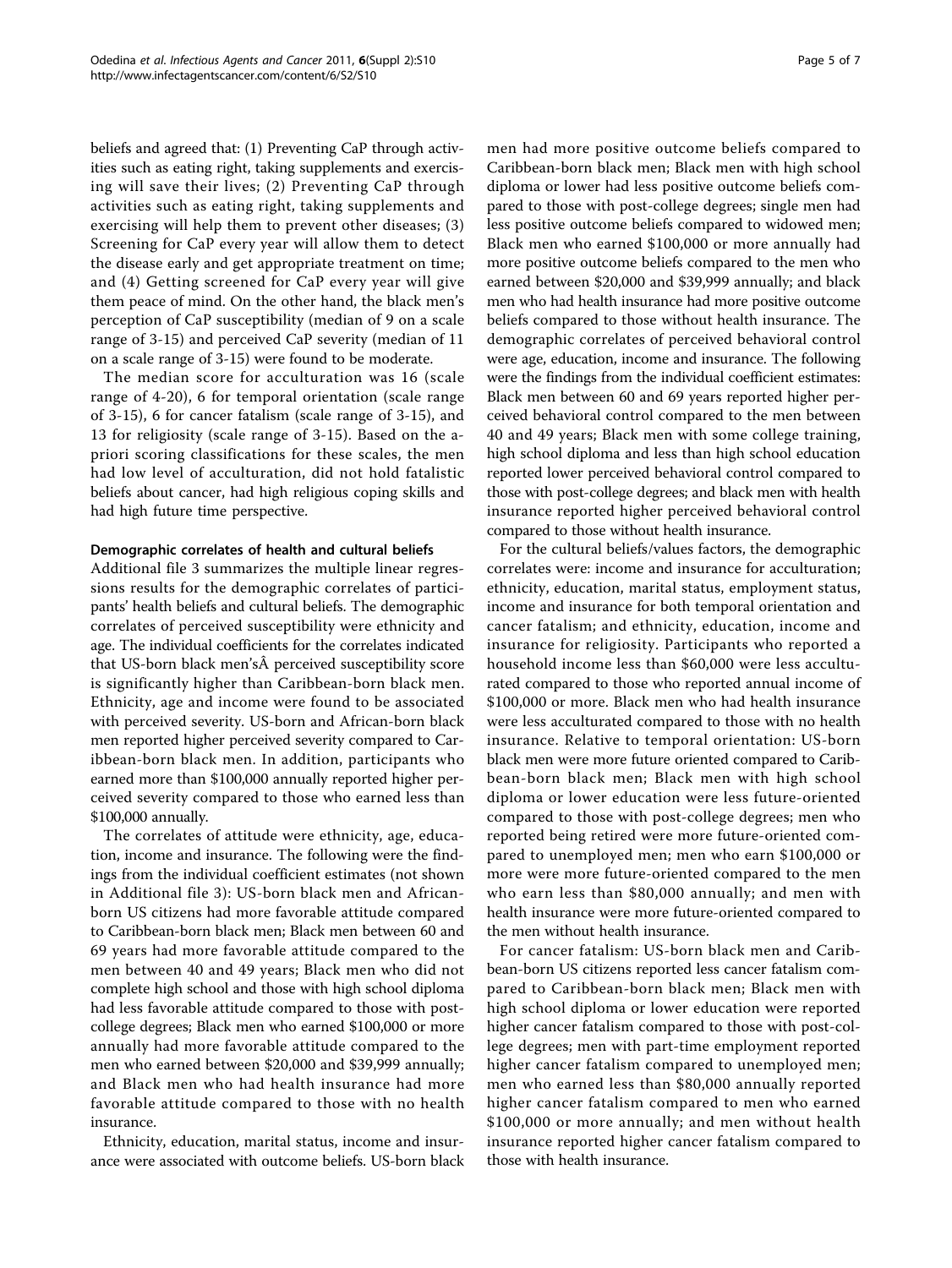<span id="page-5-0"></span>Finally, ethnicity, education, income and insurance were found to be associated with religiosity. US-born black men reported higher level of religiosity compared to Caribbean-born black men, while men without health insurance reported lower level of religiosity compared to the men with health insurance.

#### Discussion

To date, the disparate burden of CaP in black men is still poorly understood and has not been effectively addressed. Although black men may have several biological factors contributing to the higher incidence of CaP, the potential sources of CaP disparity occur at individual (personal or provider), and institutional or health systems levels. [[3\]](#page-6-0) Since behavioral factors is a significant determinant of population health, [[41](#page-6-0)] addressing CaP-related health beliefs and cultural beliefs are key weapons to fight CaP.

In a recent study, black men's CaP prevention behavior was found to be influenced by perceived severity and perceived behavioral control, and CaP detection (including information-seeking and screening behaviors) determined by perceived susceptibility, attitude, perceived behavioral control, and acculturation. [[10\]](#page-6-0) The confirmed associations among CaP health behaviors, health beliefs, and cultural beliefs underscore the importance of health beliefs and cultural beliefs in the promotion of CaP risk reduction behavior as well as early detection among black men.

Our current study found low perceived behavioral control among younger men, men who were not collegeeducated, and men without health insurance. Black men who earned less than \$100,000 annually reported low perceived severity for CaP. The knowledge of these personal factors provides key information to develop tailored and targeted CaP educational interventions for black men. Based on our findings, men with low socioeconomic status and men less than 50 years reported low confidence in their ability to reduce their risk of getting CaP and early detection of CaP. Educational interventions should therefore focus on teaching them how to eat healthy to prevent CaP and how to access accurate information to make informed decision about CaP screening.

An interesting finding is the lower perception of CaP susceptibility and severity among Caribbean-born black men compared to US black men. In another study, Odedina et al. [\[34](#page-6-0)] found within-group differences between native-born and foreign-born US black men on CaP risk reduction and early detection practices. Risk reduction behaviors (such as reduced meat consumption and use of chemoprevention) and self-initiated CaP discussion with a doctor was lower in native-born black men, although they were better insured and had higher CaP knowledge compared to African-born and Caribbeanborn US black men. [\[34](#page-6-0)] Future studies should focus on the differential effect of US nativity and immigration status on CaP health disparities among black men. The study of migration and health will enhance our understanding of CaP etiology among Blacks and also foster better understanding of health risks among Black immigrants.

Another important contribution of this study is the exploration of socio-cultural experiences such as cultural beliefs and values. Currently, there is limited published study that has explored the role of black men's cultural worldview on CaP risk reduction and detection behaviors. The participants of this study reported low acculturation, low cancer fatalism, high religious coping skills and high future time perspective. Interestingly, we found differential effect of foreign born on cancer fatalism, religiosity and temporal orientation. Given that previous studies have also noted health variations between US born and foreign born Blacks, with a health advantage proposed for US Black immigrants, [\[42-46\]](#page-6-0) more research is needed to clarify if and how cultural beliefs and values impact CaP prevention and early detection. As suggested by the IOM report, [\[3](#page-6-0)] our premise is that the health behavior of black men contributes to CaP health disparity. By confirming the cultural beliefs and values that affect this behavior, targeted programs can be developed to promote CaP prevention and detection among black men.

The primary limitations of this study are inherent in the representation of participants and the nature of the study design. Since participants were convenient sample, study results cannot be readily generalized to all black men. Another limitation is that the assessment of study variables is by self-administered survey which may be biased by social desirability (lying to look good), acquiescence (tendency to agree), and extremity (tendency to use extreme ratings).

#### Additional material

[Additional file 1: P](http://www.biomedcentral.com/content/supplementary/1750-9378-6-S2-S10-S1.pdf)articipants' demographics

[Additional file 2: S](http://www.biomedcentral.com/content/supplementary/1750-9378-6-S2-S10-S2.pdf)ummary of health beliefs and cultural beliefs of participants

[Additional file 3: M](http://www.biomedcentral.com/content/supplementary/1750-9378-6-S2-S10-S3.pdf)ultiple regression analyses results for demographic correlates

#### Acknowledgements

The Florida Prostate Cancer Disparity Project was funded by the Department of Defense Prostate Cancer Research Program W81XWH-07-1-0026. This article has been published as part of Infectious Agents and Cancer Volume 6 Supplement 2, 2011: Proceedings of the First Biennial Conference on the Science of Global Prostate Cancer Disparities in Black Men. The full contents of the supplement are available online at [http://www.](http://www.infectagentscancer.com/supplements/6/S2) [infectagentscancer.com/supplements/6/S2](http://www.infectagentscancer.com/supplements/6/S2).